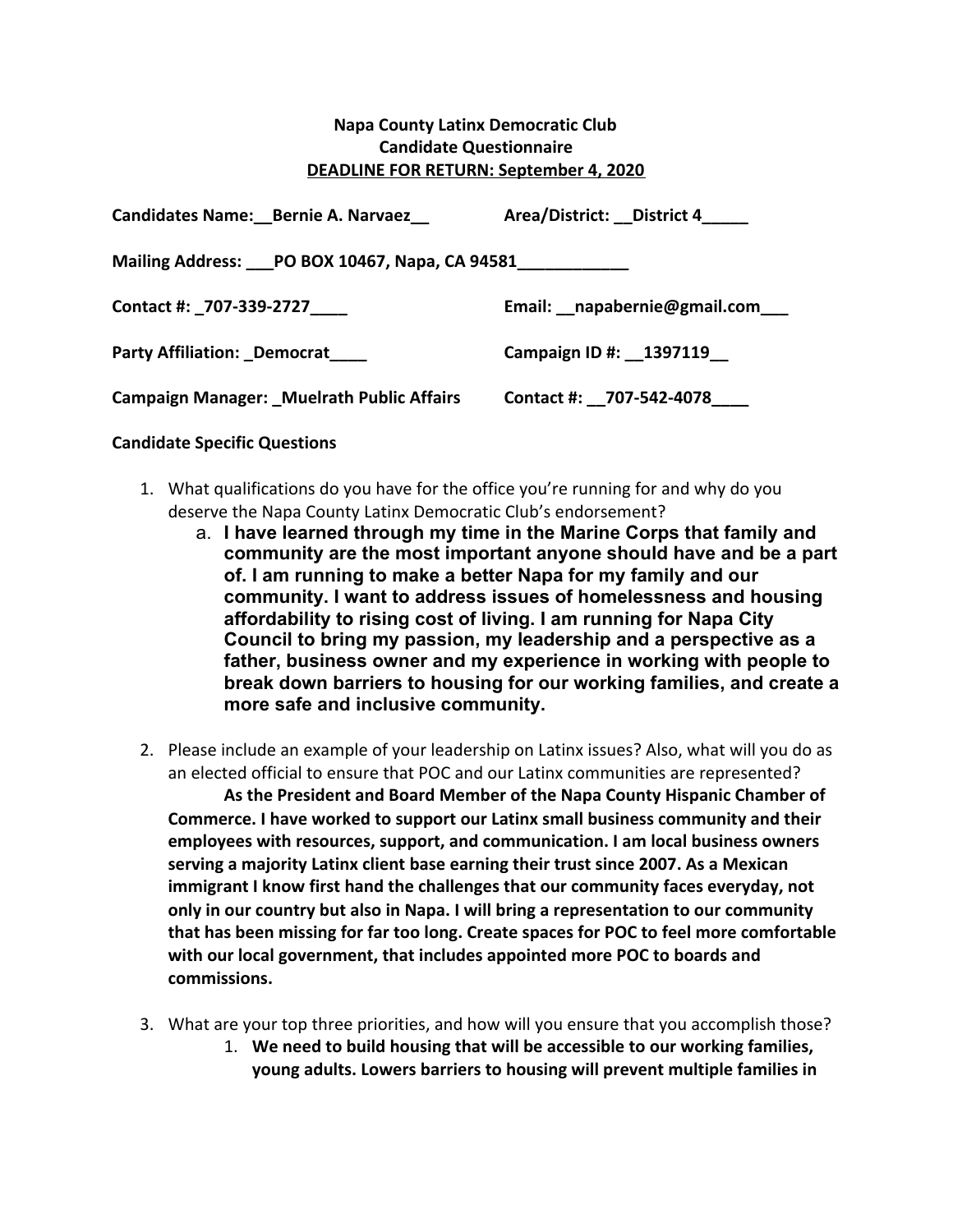**one home, a common occurrence in our Latinx community. By adopting a general plan that will support policies to build more affordable housing.**

- 2. **Help our small business community and workforce recover from the COVID19 crises. Diversify our economy so we are not as vulnerable when the next crises hits by attracting different industry to invest and provide good paying jobs to our community.**
- 3. **Safe and inclusive community. We live in a diverse community, but many BIPOC do not feel safe or included in the local legislative process. I will help break down some of these barriers to avoid silos and a more inclusive community. Also, language equity is critical, we must be able to provide communication to our Latinx community, not only in Spanish but in a manner that is relevant.**

## **Issues**

4. Latinx community members are often deemed essential workers, what will you do to mitigate the effects essential workers suffer during this pandemic, including your employees? **I have visited several business sites to provide resources and educate essential works to maintain a safe workplace. Also, we need to make sure employers are protecting our essential workers and following guidelines.**

5. How will you tackle the next upcoming natural and public health disaster and how will this plan actively engage the Latinx Community? What is your plan to ensure that disaster planning is culturally competent and provides language access?

- a. **As a Spanish speaker and Latino, I will be able to effectively engage with our Latinx community. Be accessible to provide information, leadership, and host either town halls (virtually/in person)**
- b. **We need to hire a person that can provide multi-language communication and adopt a language equity support such efforts.**

6. What is your stance on Black Lives Matter? How do you link this movement to the needs of the Latinx community?

**A. I support Black Lives Matter and believe in efforts to address racial injustice. The Latinx community faces similar if not the same racial injustice.**

**B. We will all benefit from changing policies that continue to oppress the BIPOC community.**

7. What is your stance on re-appropriating police funding? What does this mean to you in your role and what policies will you pursue to address this call to action?

**I believe we can better train and equip our law enforcement officers with Social worker training. Police are often the first to be contacted and not every engagement is criminal. A comparison is the how Firefighter became EMTs, to save lives. The same approach with social workers can be made with our police department.**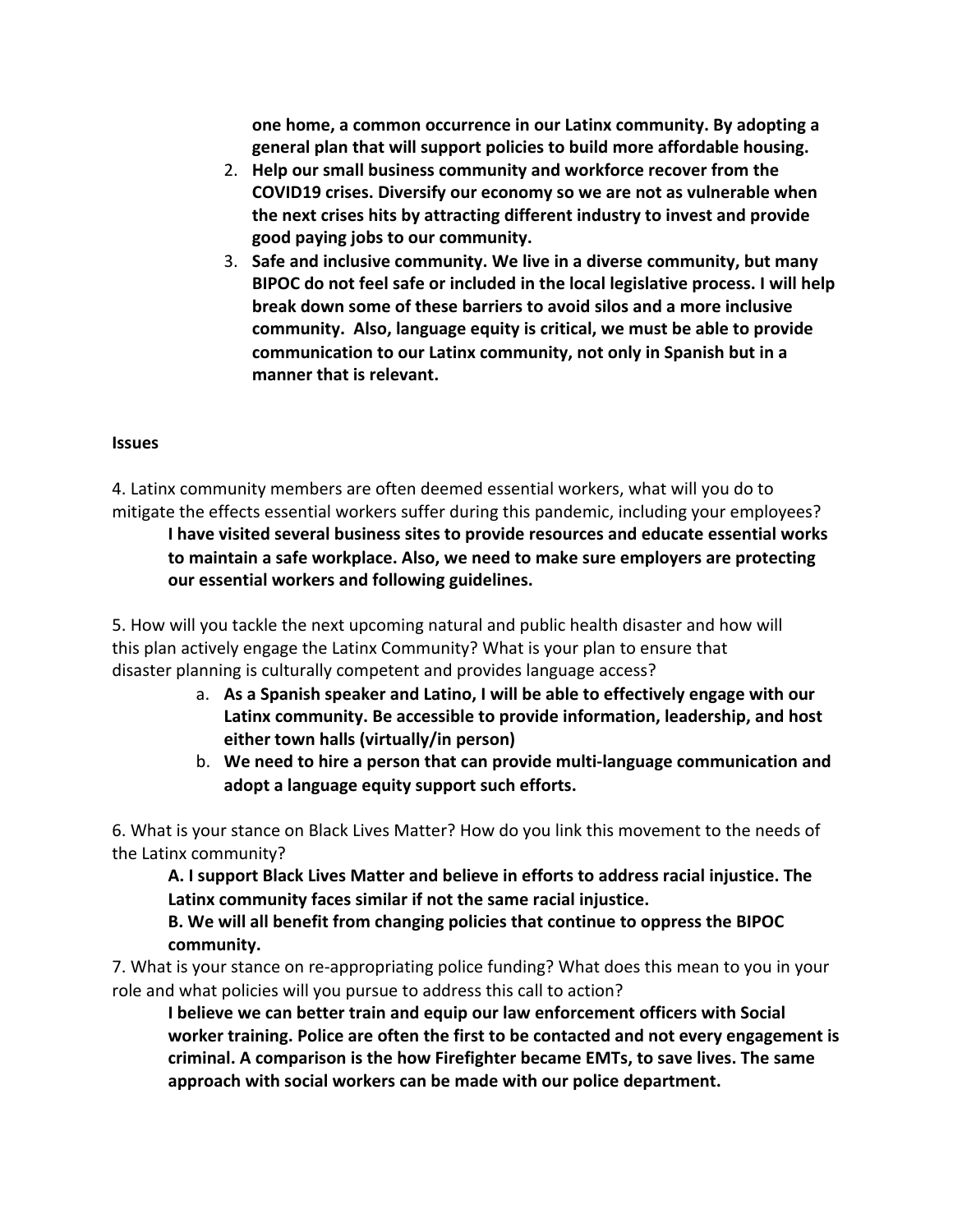8. Families of all ranges continue leaving our community because it is too expensive for them to live here. Many families are doing long commutes in order to work here, therefore increasing their carbon footprint, missing on important family time, and much more. What is your commitment and plan to increase workforce housing so families that work here are able to live here? And what will you do to help keep families that are living here to remain here (e.g. increase the quality of life, health and wellness, youth and children activities, etc.…)

- 1. **Improve the ADU (granny unit) building process. Create pre-approved plan, streamlined process with dedicated staff, workshops for contractors and create a less intimating process for our residents. Financing the ADU cost into a new home purchase or during refinancing to provide better terms and a cost-effective process.**
- 2. **Adopt a general plan that allows higher density residential building on certain corridors.**
- 3. **Build housing that is affordable for our working families and create a pathway to homeownership**
- 4. **Support a Parks and Rec department that continues to provide the services to youth and children.**

9. Do you believe it is the role of elected officials to take policy steps to assure adequate affordable housing? **Yes X** No \_\_\_\_

9a. Specifically, what suggestions do you have to make housing more affordable? And would you support requiring new developments to set aside a certain percentage of affordable housing?

**In leu fees have not effectively helped address our housing issues. An inclusionary housing ordinance is a better way to build affordable housing in new developments. Also, we need to involve our business community in the efforts to house our workers.**

10. According to a report from July 28<sup>th</sup>, 2020, homelessness has continued to increase for the last several years in Napa County. In 2016, 317 people were reported to be homeless. In 2020, it reported 464 people. What can you do in the role you're running for to address this important and growing issue?

a. **The issues with our unhoused population are very challenging for any local municipality to face. We need to work with State officials to bring more resources and funding. With more people being release from our jails, I have great concerns on housing and mental health issues. I work with Napa County and Regional leaders to find better ways to help our unhoused population.**

11. In the role you're running for, what can you do to help ensure that transportation meets the needs of youth, working people, families, and seniors?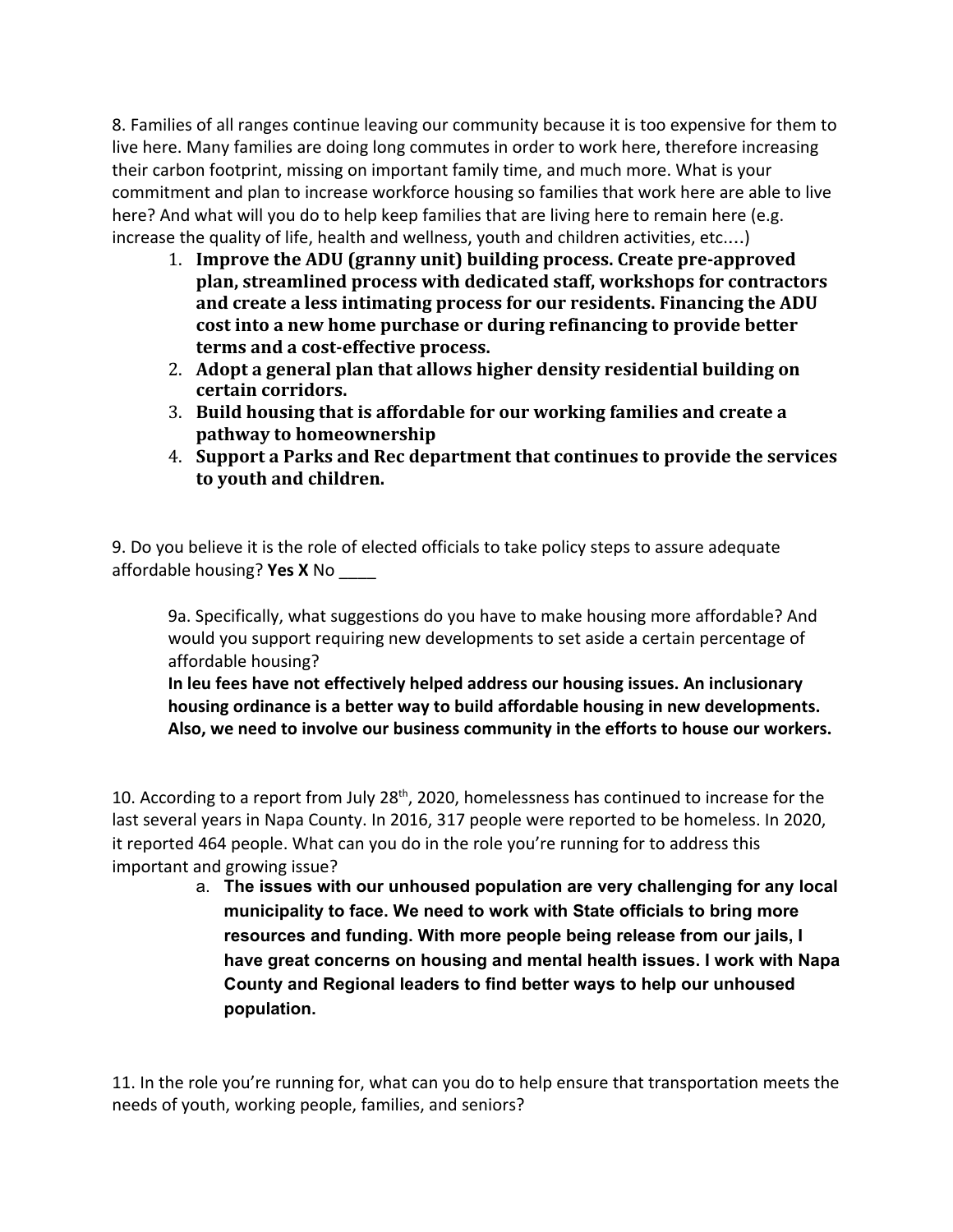**a. We need to create safer biking and walking paths. Sidewalks are broken and crosswalks are dangerous. We need to create safer access for our youth and seniors to get around town.**

**b. I would work with the business community, Napa County, and the wine train to bring means of transportation for our workers.**

12. What action steps will you take to diversify the local workforce in your city or town? Additionally, what hiring processes will you pursue to increase the diversity of your City/Town's staff, and boards and commissions?

**A. I will proactively encourage and seek member of the BIPOC community to apply and participate on boards and commission. It is important to create spaces in our local government for our marginalized community members.**

12a. Do you support a policy where aspiring citizens can serve on boards and commissions? **\_X Yes** \_\_\_ No

13. Racial Gaps In Maternal Mortality Persist. Black mothers die at a rate that's 3.3 times greater than whites, and Native American or Alaskan Native women die at a rate 2.5 times greater than whites, according to a report from the Centers for Disease Control and Prevention. Would you work to decrease maternal mortality among women of color, protect reproductive rights and a women's right to choose? **\_X\_Yes** \_\_\_\_\_\_\_\_\_\_\_\_\_\_\_\_\_\_\_\_\_\_\_\_\_\_\_\_\_\_\_\_\_\_

a. This is not just a woman's issue, but it's a human rights issue as well. Politicians should not **have a say on what a woman can and cannot do with their body. Unintended pregnancies vary on various factors such as woman's health, family relationships, economic resources, and availability of medical care. Therefore, I support a woman's right to obtain a medically safe and legal abortion. Access to safe medical resources are critical within the BIPOC community if we are to decrease this mortality rate.**

14. What is at least one specific thing you can do as an elected official to address the needs of LGBTQIA+ people?

**a. Be clear in my support for our LGBTQIA+ community for a safe and inclusive community. I hear you and see you.**

**b. Be accessible to discussion and open to learn.**

15. What specific things will you do to defend immigration and the economy in our your jurisdiction? And would you consider making the jurisdiction you're running for a Sanctuary Jurisdiction?

**a. I will always support our immigration community, I am an immigrant and come from a mix status family. I am open to supporting a Sanctuary City, but I am concerned that we may be targeted by federal agencies by doing so.**

16. What will you do combat climate change in your area and promote the green economy?

1. **Adopt a general plan with a Climate Change and environment justice element**